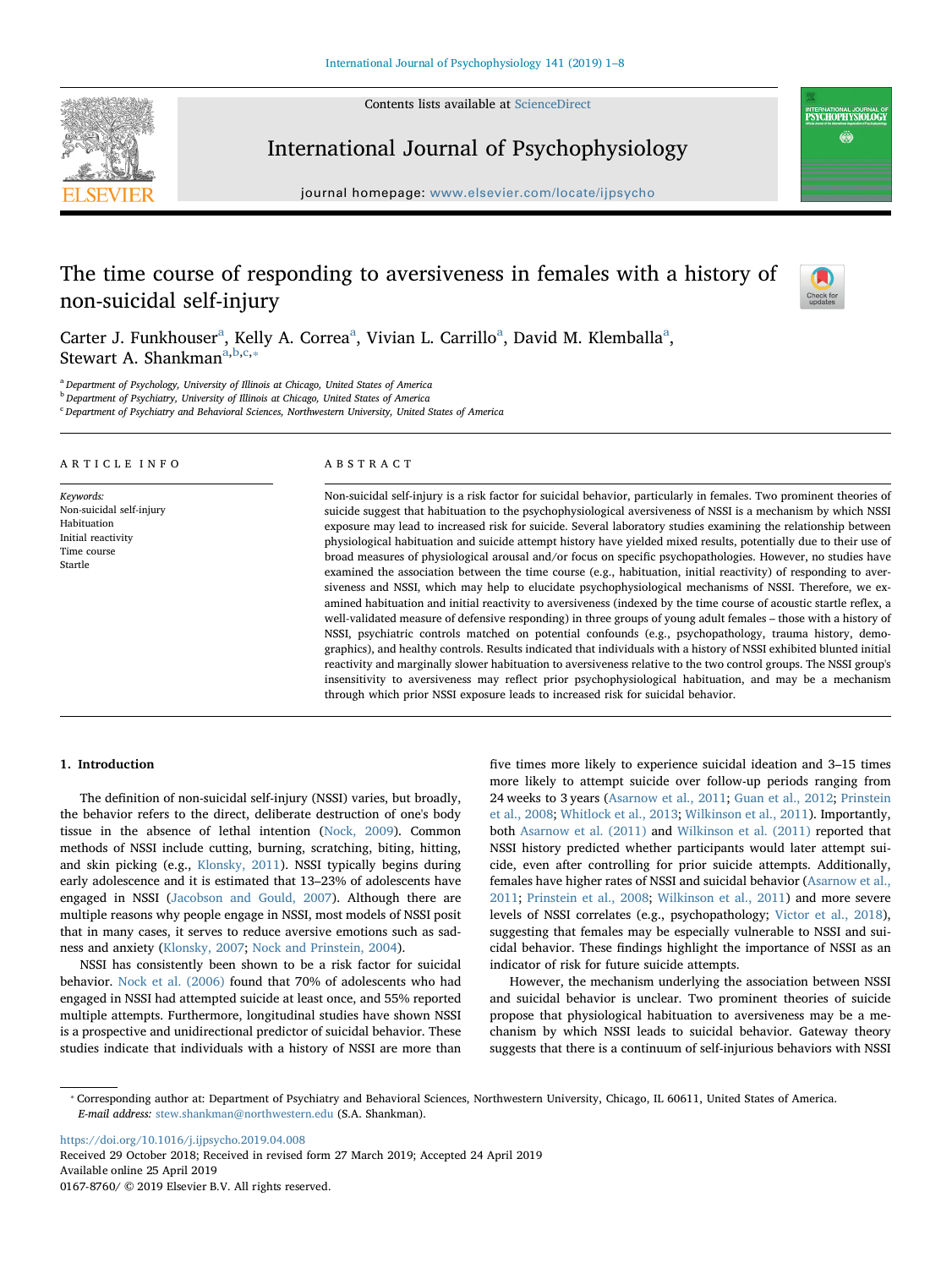at one extreme and completed suicide at the other and NSSI serves as a "gateway" to more severe self-harm behaviors (e.g., attempted suicide) by reducing inhibition through habituation to self-harm ([Whitlock](#page-7-0) [et al., 2013\)](#page-7-0). Similarly, the Interpersonal-Psychological Theory of Suicide (IPTS) suggests that repeated exposure to painful or provocative experiences such as NSSI leads to "acquired capability" for suicide ([Joiner, 2005\)](#page-6-8). Although the two theories differ in some ways (e.g., gateway theory suggests that only behaviors with similar experiential qualities [i.e., NSSI] can lead to suicidal behavior, whereas acquired capability theory suggests that NSSI is one of many painful or provocative experiences that can lead to acquired capability for suicide; [Smith and Cukrowicz, 2010;](#page-7-3) [Whitlock et al., 2013\)](#page-7-0), both theories suggest that habituation to aversiveness plays an important role in suicidal behavior.

Several studies have attempted to test this hypothesis by examining physiological habituation in suicide attempters. Electrodermal studies have found faster habituation in suicide attempters and those who later die by suicide compared to suicide ideators and non-suicidal depressed participants ([Edman et al., 1986;](#page-6-9) [Jandl et al., 2010](#page-6-10); [Keller et al., 1991](#page-6-11); [Thorell et al., 2013](#page-7-4); [Wolfersdorf et al., 1999\)](#page-7-5). However, other studies have failed to find an association. [Smith et al. \(2015\)](#page-7-6) examined the relationship between physiological habituation of the acoustic startle reflex, suicide attempt history, and acquired capability, and found no relationship between physiological habituation and self-reported acquired capability for suicide or suicide attempt history. Although research on the time course of defensive responding has focused on physiological habituation of defensive responding [\(Klumpp and](#page-6-12) [Shankman, 2018\)](#page-6-12), abnormal initial reactivity to painful or aversive stimuli may also relate to NSSI. Initial reactivity (i.e., the beginning intercept of an individual's responding over time) is thought to reflect initial stimulus processing, whereas habituation (i.e., the slope of responding over time) may reflect one's ability to inhibit reactions to the stimuli over time [\(Banks et al., 2007](#page-5-1); [Phan et al., 2005](#page-6-13)). Although not examined in the laboratory studies discussed above, several studies have examined average (not initial) reactivity to emotional stimuli in NSSI with mixed results. For example, [Glenn et al. \(2011\)](#page-6-14) examined startle reactivity to emotional images and found no differences between individuals with a history of NSSI and controls, but [Nock and Mendes](#page-6-15) [\(2008\)](#page-6-15) found NSSI was associated with physiological hyperarousal (i.e., increased skin conductance) to psychological distress. However, these studies did not examine the time course (e.g., habituation, initial reactivity) of responding, which may help to elucidate the role of physiological reactivity in NSSI.

These studies had several limitations that prevent them from being definitive tests of the role of habituation to aversiveness in NSSI. First, many of these studies only included participants who were currently depressed. Although some individuals who engage in self-injurious behaviors are depressed, NSSI, suicidal behavior, and the time course of responding to aversiveness (e.g., habituation) are transdiagnostic ([Fleischmann et al., 2005](#page-6-16); Nock [et al., 2006](#page-6-5)). Therefore, it is important to examine the time course of responding to aversiveness independent of diagnosis, an aim in line with the Research Domain Criteria (RDoC) initiative ([Westlund Schreiner et al., 2015](#page-7-7)). Second, prior studies focused on habituation as a function of suicide attempt history and not NSSI history, which is important because there are potentially different paths that lead to attempted suicide, some of which may not involve prior suicidal behavior (and perhaps not acquired capability either; [Brackman et al., 2016;](#page-5-2) [Hamza et al., 2012](#page-6-17)). To our knowledge, no laboratory studies have investigated the time course of psychophysiological responding in individuals specifically with a history of NSSI. Third, many of these studies used measures that are not valence specific but rather reflect overall emotional arousal (e.g., electrodermal activity). The acoustic startle reflex, on the other hand, is a basic, crossspecies reflex that reflects defensive motivation and is sensitive to the valence of an individual's internal state ([Lang, 1995\)](#page-6-18), and therefore may be a more relevant measure of psychophysiological responding to aversiveness in NSSI.

Although gateway theory and the IPTS propose that physiological habituation to aversiveness is a critical component leading to suicidal behavior, there are several third variables that may entirely explain the association between NSSI and suicidal behavior. For example, as suicide completers and those who engage in NSSI have comparable rates of psychopathology (88.6% vs. 87.6%, [Fleischmann et al., 2005](#page-6-16); [Nock](#page-6-5) [et al., 2006](#page-6-5)), it is possible that having a mental disorder increases risk for both NSSI and suicidal behavior. No study on the time course of psychophysiological responding in NSSI has attempted to rule out these potential confounds. Indeed, many (if not most) studies in the broader NSSI literature either compare individuals with NSSI to healthy controls or, as mentioned above, focus on NSSI exclusively in individuals with certain psychopathologies such as depression (e.g., [Asarnow et al.,](#page-5-0) [2011;](#page-5-0) [Wilkinson et al., 2011](#page-7-1)), neither of which allows researchers to separate the effects of NSSI from confounding psychopathology. Some studies (e.g., [Andover and Gibb, 2010](#page-5-3)) have sought to address this problem by statistically controlling for potential demographic or psychopathological third variables, but this may also be problematic because NSSI is so closely associated with psychopathology that statistically controlling for psychopathology may remove key variance associated with the dependent variable of interest ([Miller and](#page-6-19) [Chapman, 2001](#page-6-19)). Therefore, one goal of this study is to select a control group that is matched to the NSSI group on potential confounds, such as psychopathology and key demographics.

To test these aims, the present study conducted secondary analyses from a larger psychophysiological project [\(Gorka et al., 2016](#page-6-20); [Shankman et al., 2018;](#page-7-8) [Weinberg et al., 2015](#page-7-9)) to examine the time course of startle responding in three groups of individuals – (a) those with a history of NSSI, (b) psychiatric controls matched on demographics and psychopathology, and (c) healthy controls. While startle studies often examine how the startle response is modulated by context, other studies have examined responses to unmodulated acoustic startle probes as indicators of defensive responding (e.g., [Miller et al., 1999\)](#page-6-21) including studies on the time course of defensive responding ([Blanch](#page-5-4) [et al., 2014;](#page-5-4) [Campbell et al., 2013](#page-6-22); Smith [et al., 2015](#page-7-6)). Although comparing individuals with NSSI to matched psychiatric controls served to address the potential effects of third variables and isolate the effects of NSSI, we included the group of healthy controls to determine whether individuals with a history of NSSI exhibited abnormal (and not just different from psychiatric controls) habituation or initial reactivity. Additionally, because this investigation was a secondary analysis of data from a larger study not specifically designed to examine NSSI, we sought to validate our assessment of NSSI by examining group differences in pain threshold (i.e., the lowest level of stimulus intensity that is perceived as painful) as individuals who have engaged in NSSI have consistently exhibited greater pain thresholds ([Koenig et al., 2016](#page-6-23)). Because both gateway theory and the IPTS suggest that NSSI habituates individuals to aversiveness, we hypothesized that individuals with a history of NSSI would exhibit blunted psychophysiological initial reactivity and faster habituation relative to the psychiatric controls and healthy controls.

# 2. Methods

# 2.1. Participants

Ninety female participants that were 18 to 29 years old ( $M = 21.73$ ,  $SD = 2.81$ ) were drawn from a larger, NIMH-funded, family study (see [Gorka et al., 2016](#page-6-20) and [Shankman et al., 2018](#page-7-8) for additional details). Advertisements (fliers, internet postings, etc.) were used to recruit participants from the community and from mental health clinics. A Research Domain Criteria (RDoC) approach was taken to participant recruitment such that recruitment screening was agnostic to Diagnostic and Statistical Manual of Mental Disorders (DSM) diagnostic categories (beyond the exclusion criteria listed below). However, participants with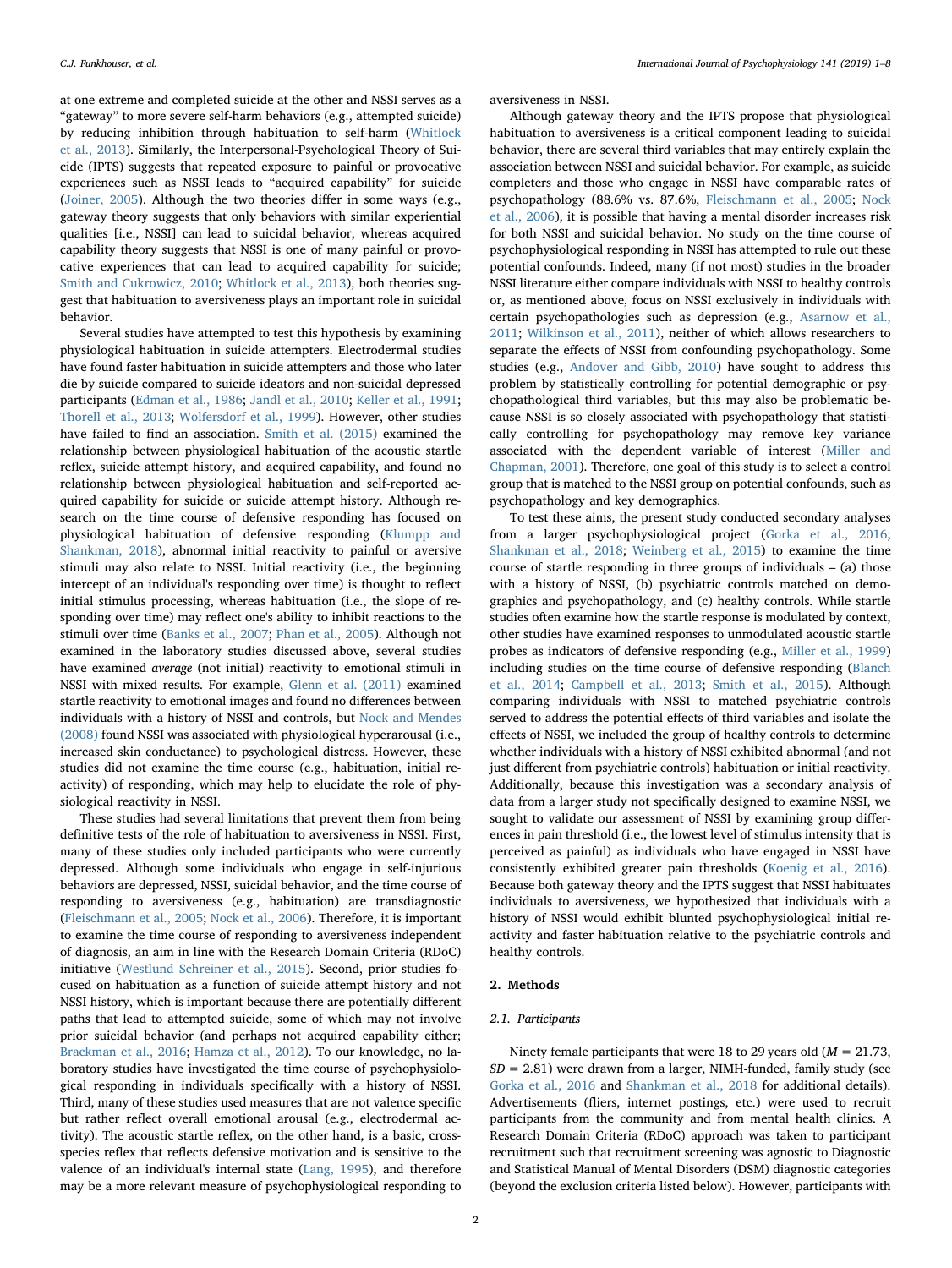severe internalizing psychopathology were oversampled to ensure that the sample was clinically relevant. Specifically, the Depression, Anxiety, and Stress Scale (DASS; [Lovibond and Lovibond, 1995](#page-6-24)) was administered during the initial phone screen to ensure that the severity of internalizing symptomology within the sample was normally distributed, but also had a higher average general psychological distress score ( $M = 10.35$ ,  $SD = 10.07$ ) than the general population ( $M = 8.30$ ,  $SD = 9.83$ ; [Crawford et al., 2011\)](#page-6-25). Consequently, the sample included a wide range of psychopathologies, as well as healthy controls.

Inclusion criteria specified that participants had at least one full biological sibling that was also willing to participate in the study. While both siblings participated in the larger study, the sample for the present study only included one sibling per family (so as not to violate the statistical assumption of independence of observations). Exclusion criteria included personal or family history of psychosis or mania at the time of the interview (given that psychosis and mania have been shown to be separable from internalizing and externalizing disorders; [Caspi](#page-6-26) [et al., 2014](#page-6-26); [Kotov et al., 2011;](#page-6-27) [Krueger et al., 1998;](#page-6-28) [Markon, 2010](#page-6-29)), inability to read or write in English, history of serious head trauma, and left-handedness (to protect against confounds with the neurophysiological data collected for the main aims of the larger study).

We extracted groups of participants with a history of NSSI ( $n = 16$ ), psychiatric controls ( $n = 28$ ), and healthy controls ( $n = 43$ ) that were matched on age, ethnicity, and years of education. As 96% of participants in the larger study who endorsed a history of NSSI were female and previous studies have demonstrated gender differences in rates and methods of NSSI as well as suicide attempts [\(Andover et al., 2010](#page-5-5); [Bresin and Schoenleber, 2015;](#page-6-30) [Sornberger et al., 2012;](#page-7-10) [Victor and](#page-7-11) [Klonsky, 2014](#page-7-11)), only females were included in the extracted groups. In order to test for the specificity of the effects of NSSI history on responses to aversiveness, a psychiatric control group was also extracted that was comparable to the NSSI group in rates of suicide attempt, lifetime and current psychopathology (e.g., depression, anxiety disorders, substance use disorders), childhood abuse and neglect, psychiatric medication use, and global symptom severity and impairment as these variables are likely to be confounded with NSSI [\(Andover and](#page-5-3) [Gibb, 2010](#page-5-3); [Ballard et al., 2014;](#page-5-6) [Gorka et al., 2015](#page-6-31); [Nock et al., 2006](#page-6-5); [Glassman et al., 2007;](#page-6-32) [Jovanovic and Ressler, 2010;](#page-6-33) [Fournier et al.,](#page-6-34) [2010;](#page-6-34) [Rodríguez-Fornells et al., 1999;](#page-6-35) [Glenn and Klonsky, 2013](#page-6-36); [Muehlenkamp and Gutierrez, 2007\)](#page-6-37). There were no sibling pairs for which both siblings had a history of NSSI. For sibling pairs in which one sibling had a history of NSSI and the other met criteria for one of the two control groups, the sibling with a NSSI history was selected for the NSSI group and the other sibling was excluded. In cases in which both siblings met criteria for either of the control groups, one of the siblings was randomly selected to be included and the other sibling was excluded. Refer to [Table 1](#page-3-0) for participant demographics and clinical characteristics.

#### 2.2. Measures

# 2.2.1. Structured clinical interview for diagnostic and statistical manual of mental disorders–5 (SCID)

NSSI history and suicide attempt history were assessed using an adapted version of the SCID interview [\(First et al., 2015](#page-6-38); [Shankman](#page-7-8) [et al., 2018](#page-7-8)). The NSSI group was defined as those who endorsed a single yes/no item added to the Mood Disorders module that probed whether the individual had ever engaged in NSSI in their lifetime. Two additional items were included to assess the presence (yes/no) and frequency of suicide attempts, respectively. The SCID also assessed lifetime and current psychopathology (i.e., Major Depressive Disorder, Alcohol Use Disorder, Substance Use Disorder, Posttraumatic Stress Disorder, Panic Disorder, Agoraphobia, Social Anxiety Disorder, Specific Phobia, Obsessive Compulsive Disorder, Generalized Anxiety Disorder, Anorexia, Bulimia, and Binge Eating Disorder). Healthy controls were required to have no lifetime diagnosis of any of these disorders. As

personal history of psychosis or mania was an exclusion criterion, lifetime psychosis and mania were also assessed using the psychotic screening module and manic episode section from the SCID's Mood Disorders module. Doctoral students and bachelor's level research assistants were trained to criterion on the SCID and were supervised by a licensed clinical psychologist. Interrater agreement was in the fair to substantial ranges for lifetime diagnoses ( $k's = 0.46-0.87$ ) and in the fair to moderate ranges for current diagnoses ( $k's = 0.54-0.74$ ) with the exception of lifetime ( $k = 0.18$ ) and current ( $k = 0.29$ ) Social Anxiety Disorder [\(Shankman et al., 2018;](#page-7-8) [Shrout, 1998\)](#page-7-12).

# 2.2.2. Global assessment of functioning and social and occupational functioning assessment scale

The Global Assessment of Functioning (GAF; [American Psychiatric](#page-5-7) [Association, 1994\)](#page-5-7) was modified slightly to only focus on overall current symptom severity, and the Social and Occupational Functioning Assessment Scale (SOFAS; [Goldman et al., 1992](#page-6-39)) provided a measure of overall functional impairment due to current psychopathology. Both scales are rated from 0 to 100, with lower scores indicating greater levels of symptom severity or impairment.

#### 2.2.3. Childhood Trauma Questionnaire–Short Form (CTQ–SF)

The CTQ–SF [\(Bernstein et al., 2003\)](#page-5-8) is a self-administered, psychometrically validated questionnaire consisting of 25 items assessing history of childhood abuse and neglect. The CTQ–SF measures five different types of abuse and neglect: emotional abuse, emotional neglect, physical abuse, physical neglect, and sexual abuse. Items are rated based on a 5-point Likert scale ranging from 1 (never true) to 5 (very often true). Cronbach's alphas for the five subscales ranged from 0.55 to 0.94 in the present study.

### 2.3. Electromyography startle habituation task

Electromyography (EMG) data were acquired using BioSemi Active Two (Amsterdam, Netherlands). Startle tones were presented using PSYLAB (Contact Precision Instruments; London, UK) and physiological data was recorded using a PC-based acquisition system (Neuroscan 4.3). Startle response was operationalized as the eyeblink response to six 40 ms, 103db bursts of white noise with near-instantaneous rise time presented binaurally through headphones. The startle eyeblink in both samples was recorded using two 4 mm Ag/AgCl electrodes placed over the orbicularis oculi muscle underneath the right eye. Data were collected using a bandpass filter of DC-500-Hz at a sampling rate of 2000- Hz.

Following electrode placement, all participants sat in a sound-attenuated, electrically shielded booth approximately 3.5-feet from a 19 inch computer monitor. During each of two 2.5-minute habituation periods, participants were told to relax and focus on a fixation cross on a monitor approximately one meter in front of them while 6 acoustic startle probes were delivered through headphones. Interstimulus intervals (ISIs) between startle probes ranged between 15 and 20 s  $(M = 17.60 \text{ s})$ . In between the first and second habituation periods, shock electrodes were placed on participants' left wrist. Participants were explicitly told that no shocks would be administered during the habituation periods. Although these two habituation periods were intended to prevent early exaggerated startle responding during a subsequent threat-of-shock task that was administered as part of the larger psychophysiological study [\(Gorka et al., 2013, 2015;](#page-6-40) [Shankman et al.,](#page-6-41) [2013\)](#page-6-41), they are nearly identical to a startle habituation paradigm used in a previous study examining the relationship between suicide attempt history and habituation to aversiveness [\(Smith et al., 2015](#page-7-6)).

#### 2.4. Shock workup procedure – pain threshold

After the two startle habituation periods, participants completed a shock work-up procedure in which they received increasing intense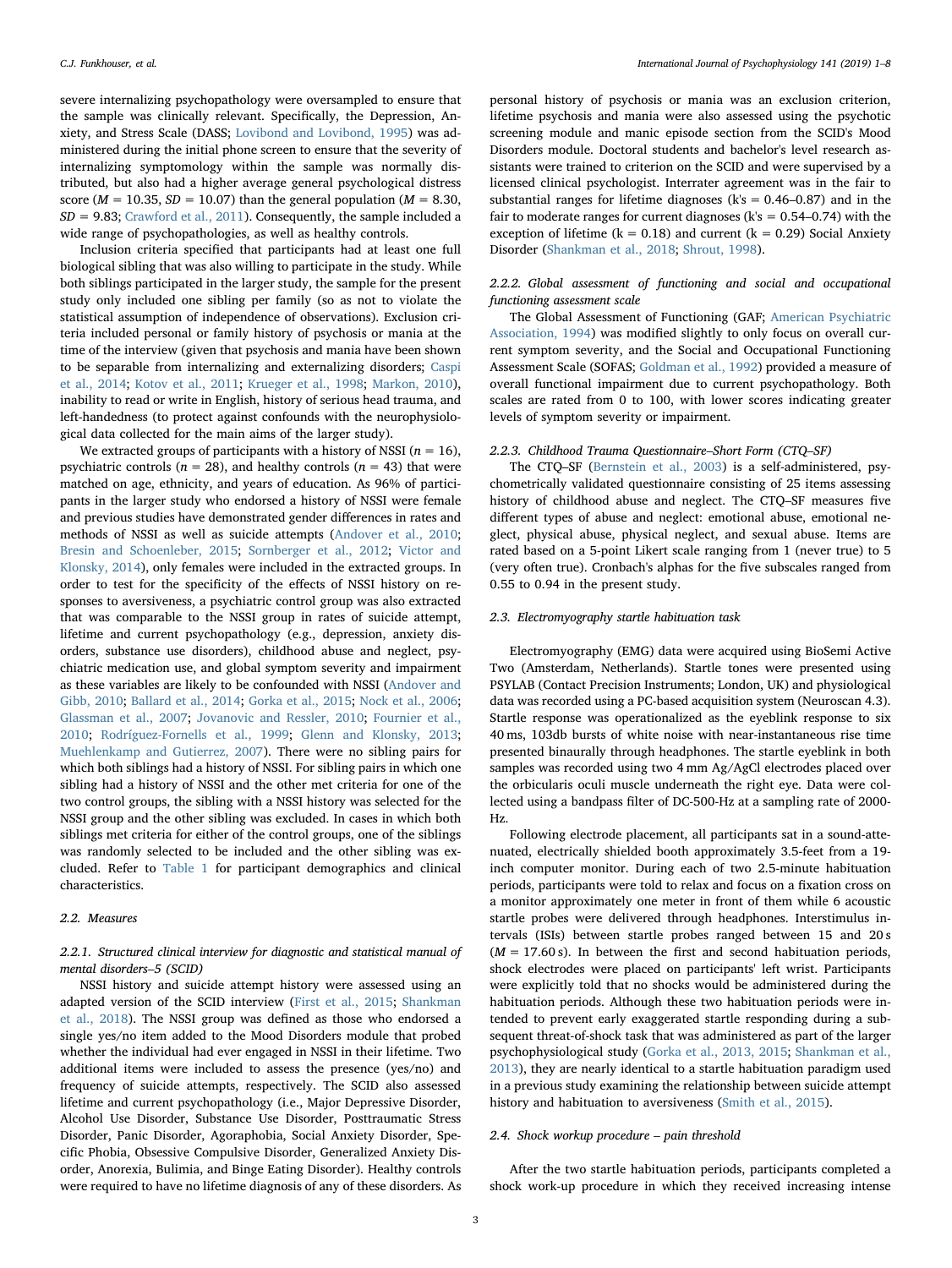#### C.J. Funkhouser, et al. *International Journal of Psychophysiology 141 (2019) 1–8*

#### <span id="page-3-0"></span>Table 1

Participant demographics and clinical characteristics.

|                                 | NSSI group<br>$(n = 16)$   | Psychiatric controls<br>$(n = 28)$ | Healthy controls<br>$(n = 43)$ | p-Value of group difference test |
|---------------------------------|----------------------------|------------------------------------|--------------------------------|----------------------------------|
| Age $(M, SD)$                   | 22.19 (2.88)               | 21.11 (1.89)                       | 21.63 (3.01)                   | .429                             |
| Ethnicity (% Caucasian)         | 62.5%                      | 32.1%                              | 48.8%                          | .132                             |
| Years of education $(M, SD)$    | 14.87 (1.97)               | 14.92 (1.74)                       | 15.51 (1.98)                   | .346                             |
| Current psychiatric medication  | 31.3%                      | 25.0%                              |                                | .924                             |
| Lifetime suicide attempt        | 12.5%                      | 17.9%                              |                                | .969                             |
| Lifetime suicidal ideation      | 75.0%                      | 46.4%                              |                                | .128                             |
| Current suicidal ideation       | 6.25%                      | 10.7%                              |                                | .999                             |
| Lifetime MDD                    | 93.8%                      | 85.7%                              |                                | .753                             |
| Current MDD                     | 18.8%                      | 25.0%                              |                                | .919                             |
| Lifetime AUD or SUD             | 62.5%                      | 57.1%                              |                                | .977                             |
| Current AUD or SUD              | 6.3%                       | 17.9%                              |                                | .534                             |
| Lifetime PD                     | 37.5%                      | 39.3%                              |                                | .999                             |
| Current PD                      | 18.8%                      | 14.3%                              |                                | .999                             |
| Lifetime GAD                    | 26.7%                      | 28.6%                              |                                | .999                             |
| Current GAD                     | 18.8%                      | 7.1%                               |                                | .51                              |
| GAF(M, SD)                      | 62.50 $(12.92)^a$          | 60.46 $(11.40)^a$                  | 84.00 (8.57) <sup>b</sup>      | < .1                             |
| SOFAS (M, SD)                   | 67.19 (11.78) <sup>a</sup> | 65.18 $(12.59)^a$                  | 85.44 (7.45) <sup>b</sup>      | < 0.1                            |
| CTQ physical abuse $(M, SD)$    | 7.00 $(2.94)^{a,b}$        | 7.18 $(2.28)^a$                    | 5.93 $(2.19)^{b}$              | .7                               |
| CTO sexual abuse $(M, SD)$      | $7.19~(5.68)^a$            | 5.96 $(2.62)^{a,b}$                | 5.21 $(0.68)^{b}$              | .64                              |
| CTO emotional abuse $(M, SD)$   | 9.75 $(4.82)^a$            | 9.68 $(3.51)^a$                    | 6.95 $(3.02)^{b}$              | .2                               |
| CTQ physical neglect (M, SD)    | 7.06 $(2.54)^{a,b}$        | 7.43 $(2.67)^a$                    | 5.91 $(2.23)^{b}$              | .31                              |
| CTO emotional neglect $(M, SD)$ | $10.81(4.83)^{a}$          | 9.61 $(3.89)^a$                    | 7.00 $(2.65)^{b}$              | < 0.1                            |

MDD = Major Depressive Disorder. AUD = Alcohol Use Disorder. SUD = Substance Use Disorder. PD = Panic Disorder. GAD = Generalized Anxiety Disorder. GAF = Global Assessment of Functioning. SOFAS = Social and Occupational Functioning Assessment Scale. CTQ = Childhood Trauma Scale-Short Form. Different subscripts within the same row reflect group differences  $(p < .05)$ . p-Values of group difference tests for rows in which the healthy control group has a hyphen reflect comparisons between the NSSI and psychiatric control groups (i.e., excluding the healthy control group). Group differences for categorical variables were tested using chi-square tests with Yates' continuity correction. Group differences for continuous variables were tested using ANOVAs.

shocks beginning at 0.6 mA and increasing by 0.6 mA until they reached an intensity level that they described as feeling "highly annoying but not painful." The shock level described as "highly annoying but not painful" served as the measure of pain threshold. Although the idiographic maximum shock levels obtained from this task primarily served to ensure equality in perceived shock aversiveness [\(Rollman and Harris,](#page-6-42) [1987\)](#page-6-42) in the subsequent threat-of-shock task, this shock-work up procedure was nearly identical to paradigms used in previous studies examining pain threshold in the context of NSSI research [\(Brackman](#page-5-2) [et al., 2016;](#page-5-2) [Franklin et al., 2013a](#page-6-43)). The maximum shock level a participant could receive was 5 mA and the mean pain threshold was  $1.19 \text{ mA}$  (SD = 0.50).

#### 2.5. EMG startle processing

Startle blinks were scored according to published guidelines ([Blumenthal et al., 2005](#page-5-9)). Data processing included applying a 28 Hz high-pass filter, rectifying, then smoothing using a 40 Hz low-pass filter. Blink response was defined as the peak amplitude of EMG activity within the 20–150-ms period following startle probe onset relative to baseline (average baseline EMG level for the 50-ms preceding the startle probe onset). Each peak was identified by software (BrainVision Analyzer 2.1.0 [Brain Products, Munich, Germany]) but examined by hand to ensure acceptability (e.g., not a double blink). Blinks were scored as non-responses if EMG activity during the 20–150-ms poststimulus timeframe did not produce a blink peak that was visually differentiated from baseline activity. Blinks were considered to be visually differentiated from baseline activity if the magnitude of the blink was at least two times the mean of the baseline. All blinks were visually evaluated using the same scale to ensure within-subject consistency in the identification of non-responses. Blinks were scored as missing if the baseline period was contaminated with noise, movement artifact, or if a spontaneous or voluntary blink began before minimal onset latency and thus interfered with the startle probe-elicited blink response. These definitions are in accordance with established guidelines [\(Blumenthal](#page-5-9) [et al., 2005\)](#page-5-9). Blink magnitude values (including nonresponse values)

were used in analyses.

# 2.6. Statistical analyses

A complex contrast was utilized to test the hypothesis that pain thresholds (i.e., participants' chosen shock levels) would be higher in the NSSI group compared to controls (i.e., psychiatric and healthy controls combined). Longitudinal mixed linear models were conducted to examine group differences in the within-individual slope and initial reactivity (i.e., the intercept of each individual's slope as estimated by the model) of startle responses over time. Time was coded as the number of elapsed seconds since the administration of the first startle probe, and the slope of startle reactivity was defined as the estimated within-person slope of startle responses across time. The intercept represented the estimated magnitude of the participant's first startle response (i.e., at time  $= 0$ ). This operationalization of initial reactivity uses all of the participant's data to estimate the slope intercept or 'initial starting point' and thus is more reliable than using the first startle response (i.e., blink 1 of the habituation period). Missing data (i.e., unscorable blinks) were handled by weighting slope estimates by the number of observations. The statistical significance of fixed effects (e.g., group) was evaluated using  $F$  tests, and follow-up t-tests were used to test pairwise group differences. In line with recommendations from a recent simulation study ([Luke, 2017\)](#page-6-44), degrees of freedom were estimated using Satterthwaite's approximation. Partial R-squared and the associated 95% confidence interval (CI) was estimated for each fixed effect using the Kenward-Roger method. All analyses were conducted in version 3.4.3 of R ([R Core Team, 2017\)](#page-6-45) utilizing version 1.1–13 of the lme4 package [\(Bates et al., 2015](#page-5-10)), version 0.18–0 of the afex package ([Singmann et al., 2017](#page-7-13)), version 2.0–33 of the lmerTest package ([Kuznetsova et al., 2017](#page-6-46)), and version 0.1.2 of the r2glmm package ([Jaeger, 2017](#page-6-47)).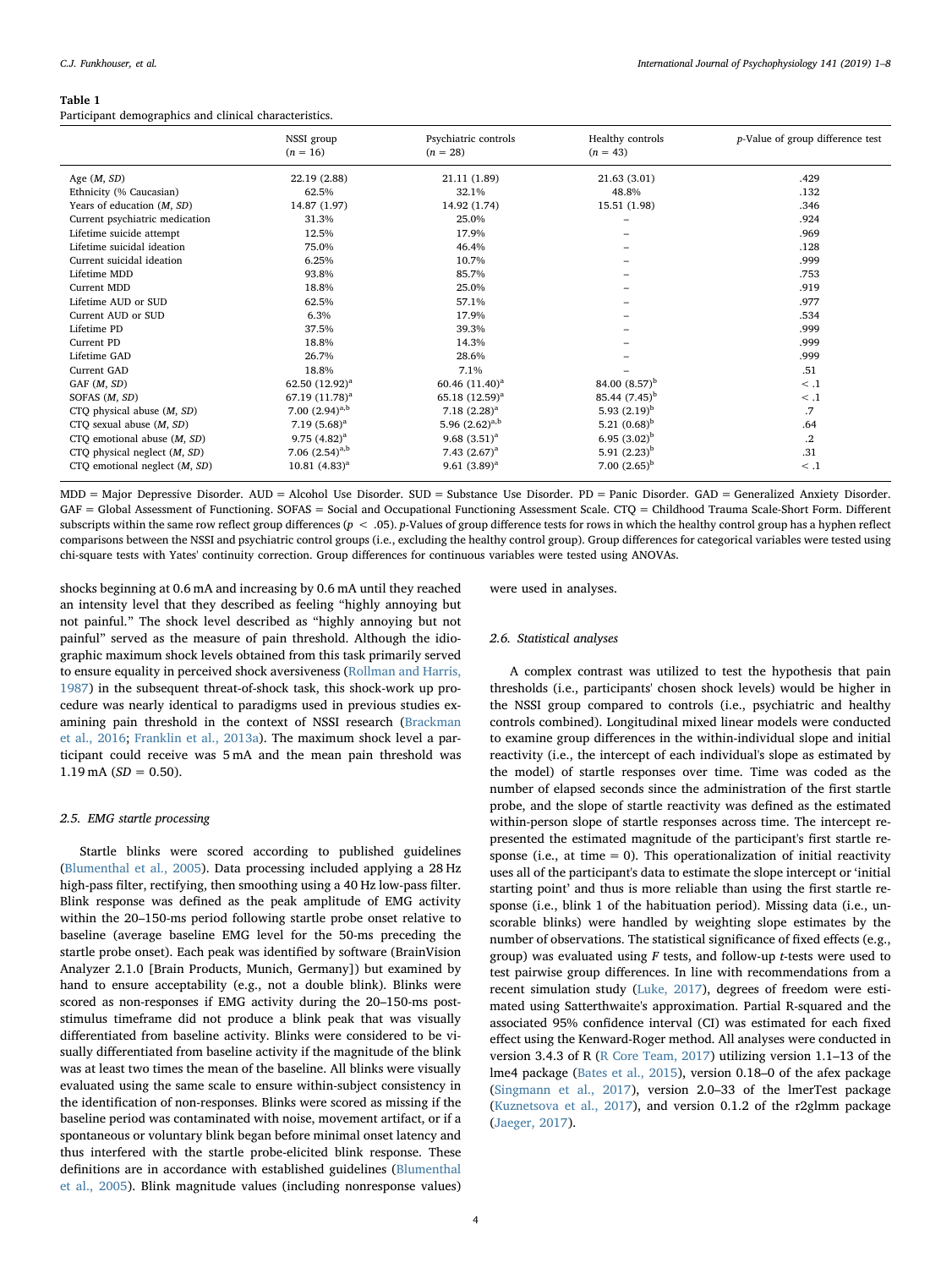#### 3. Results

#### 3.1. Pain threshold

As hypothesized, the contrast testing whether the NSSI group  $(M = 73.47, SD = 20.31)$  had a higher pain threshold than the combined control groups  $(M = 58.00, SD = 25.67)$  was significant, t  $(81) = 2.17, p = .033, d = 0.48.$ 

#### 3.2. Startle responding

There were no group differences in the number of non-responses, F  $(2, 84) = 0.93, p = .399, \eta_p^2 = 0.02, \text{ or missing (i.e., unscorable)}$ startle responses,  $F(2, 84) = 0.69, p = .505, \eta_p^2 = 0.02$ , suggesting that any group differences in the time course of startle responding were not due to group differences in nonresponses or missing blinks. A longitudinal mixed linear model was conducted to examine the effects of group, habituation period (with vs. without shock electrodes), time (within the habituation period), and their interactions on startle magnitude. Results revealed significant main effects of group, F(2, 108.40) = 4.22,  $p = .017$ , partial R<sup>2</sup> = 0.08 (95% CI [0.01, 0.20]), and time,  $F(1, 110.85) = 52.46$ ,  $p < .001$ , partial  $R^2 = 0.34$  (95% CI [0.20, 0.47]), as well as a marginally significant interaction between group and time (see [Fig. 1](#page-4-0)),  $F(2, 110.61) = 2.74$ ,  $p = .069$ , partial  $R^2 = 0.05$ (95% CI [0.01, 0.17]). The main effect of habituation period was marginally significant,  $F(1, 269.39) = 3.82$ ,  $p = .051$ , partial  $R^2 = 0.01$ (95% CI [0.00, 0.05]), such that startle magnitudes were marginally greater in the first habituation period compared to the second, but the group by habituation period interaction,  $F(2, 269.24) < 0.01$ ,  $p = .997$ , partial R<sup>2</sup> < 0.01 (95% CI [0.00, 0.03]), and group by habituation period by time interaction,  $F(2, 723.91) = 0.52$ ,  $p = .595$ , partial  $R^2 < 0.01$  (95% CI [0.00, 0.01]), were not significant. Thus, the placement of shock electrodes did not impact group differences in the time course of startle responding.

Even though the omnibus group by time interaction only approached significance, due to our a priori hypothesis, pairwise group comparisons were conducted as follow-up analyses. As hypothesized, individuals with a history of NSSI displayed a diminished initial startle response compared to both healthy controls,  $b = -31.01$ , t  $(126.28) = 2.45$ ,  $p = .016$ , and psychiatric controls,  $b = -27.87$ , t  $(125.73) = 2.06$ ,  $p = .041$ . Initial reactivity did not significantly differ between psychiatric controls and healthy controls,  $b = -3.14$ , t  $(120.55) = 0.30, p = .762.$ 

The negative slopes for the psychiatric controls,  $b = -0.35$ , t  $(336.82) = 4.59$ ,  $p < .001$ , and healthy controls,  $b = -0.33$ , t  $(340.24) = 5.32, p < .001$ , significantly differed from zero, indicating that the two control groups habituated to the startle probes over the duration of the habituation periods. The slope of defensive responding

<span id="page-4-0"></span>



Fig. 1. Group differences in the time course of startle responding. Ribbons represent standard errors.

in the NSSI group was not different from zero,  $b = -0.11$ , t  $(349.40) = 1.03, p = .303$ . Contrary to expectations, the slope of startle responding differed among groups at a trend level such that the healthy control group,  $b = -0.22$ ,  $t(347.03) = 1.80$ ,  $p = .073$ , and the psychiatric control group,  $b = -0.24$ ,  $t(345.05) = 1.84$ ,  $p = .066$ , habituated marginally more rapidly than the NSSI group. Slopes of startle magnitude over time did not differ between the psychiatric controls and healthy controls,  $b = 0.02$ ,  $t(338.18) = 0.20$ ,  $p = .838$ , indicating that these groups habituated at similar rates. While the NSSI group displayed a diminished initial startle response and habituation rate that did not significantly differ from zero, the NSSI group's startle response to the final startle probe did not differ from that of the healthy controls,  $b = -11.45$ ,  $t(126.83) = 0.91$ ,  $p = .366$ , or psychiatric controls,  $b = -6.54$ ,  $t(125.55) = 0.49$ ,  $p = .628$ , suggesting that the NSSI group's final startle response was comparable to that of the two control groups.

# 4. Discussion

This study examined the relationship between NSSI history and the time course of defensive responding to aversiveness in secondary analyses of data from a larger psychophysiological study. As hypothesized, we found that individuals with a history of NSSI exhibited blunted initial reactivity to aversiveness relative to healthy and psychiatric controls. Additionally, habituation rates were marginally greater for the two control groups relative to the NSSI group, who did not significantly habituate. However, group differences in habituation rate should be interpreted cautiously in light of their marginal significance and the small sample size. The NSSI group and psychiatric control group were matched on potentially confounding variables (e.g., psychopathology, suicide attempt history, childhood trauma, global functional impairment, demographic characteristics), suggesting that differences may specifically relate to aspects of prior engagement in NSSI. These findings highlight the importance of studying multiple aspects of the time course of responding to aversiveness (i.e., affective chronometry; [Klumpp and Shankman, 2018\)](#page-6-12), and suggest that insensitivity to psychophysiological aversiveness may be a pathway through which NSSI history may lead to an escalation in NSSI and/or acquired capability for suicidal behavior.

The blunted initial reactivity in the NSSI group may have been due to prior habituation to aversiveness resulting from prior engagement in NSSI. This interpretation is consistent with the IPTS and gateway theory, as both theories suggest that prior aversive experiences (e.g., NSSI) cause habituation to aversiveness ([Joiner, 2005;](#page-6-8) [Smith and](#page-7-3) [Cukrowicz, 2010;](#page-7-3) [Whitlock et al., 2013](#page-7-0)), which in turn reduces the defensive reaction or reflex to aversiveness (i.e., initial reactivity; [Smith](#page-7-3) [and Cukrowicz, 2010](#page-7-3)) and increases acquired capability for suicide.

Although individuals with a history of NSSI did not significantly habituate, differences in habituation rates between the NSSI group and the two control groups were only marginally significant. It is therefore unclear whether NSSI history is only associated with blunted initial reactivity or whether it is also associated with blunted habituation to aversiveness, as it is possible that observed group differences in habituation rate were type I errors. Group differences in habituation rate should therefore be interpreted cautiously and are in need of replication. The NSSI group's marginally blunted rate of habituation relative to controls may appear to be in conflict with prior findings linking suicide attempts to faster electrodermal habituation (e.g., [Edman et al., 1986](#page-6-9); [Jandl et al., 2010](#page-6-10)) and the IPTS's and gateway theory's assertion that exposure to NSSI should be associated with faster physiological habituation [\(Joiner, 2005](#page-6-8); [Whitlock et al., 2013\)](#page-7-0). It is, however, consistent with a prior study that found that startle habituation was unrelated to suicide attempt history and acquired capability for suicide ([Smith et al.,](#page-7-6) [2015\)](#page-7-6). Furthermore, considering that the NSSI group's initial reactivity was blunted relative to the two control groups and there were no group differences in startle response to the final startle probe, the NSSI group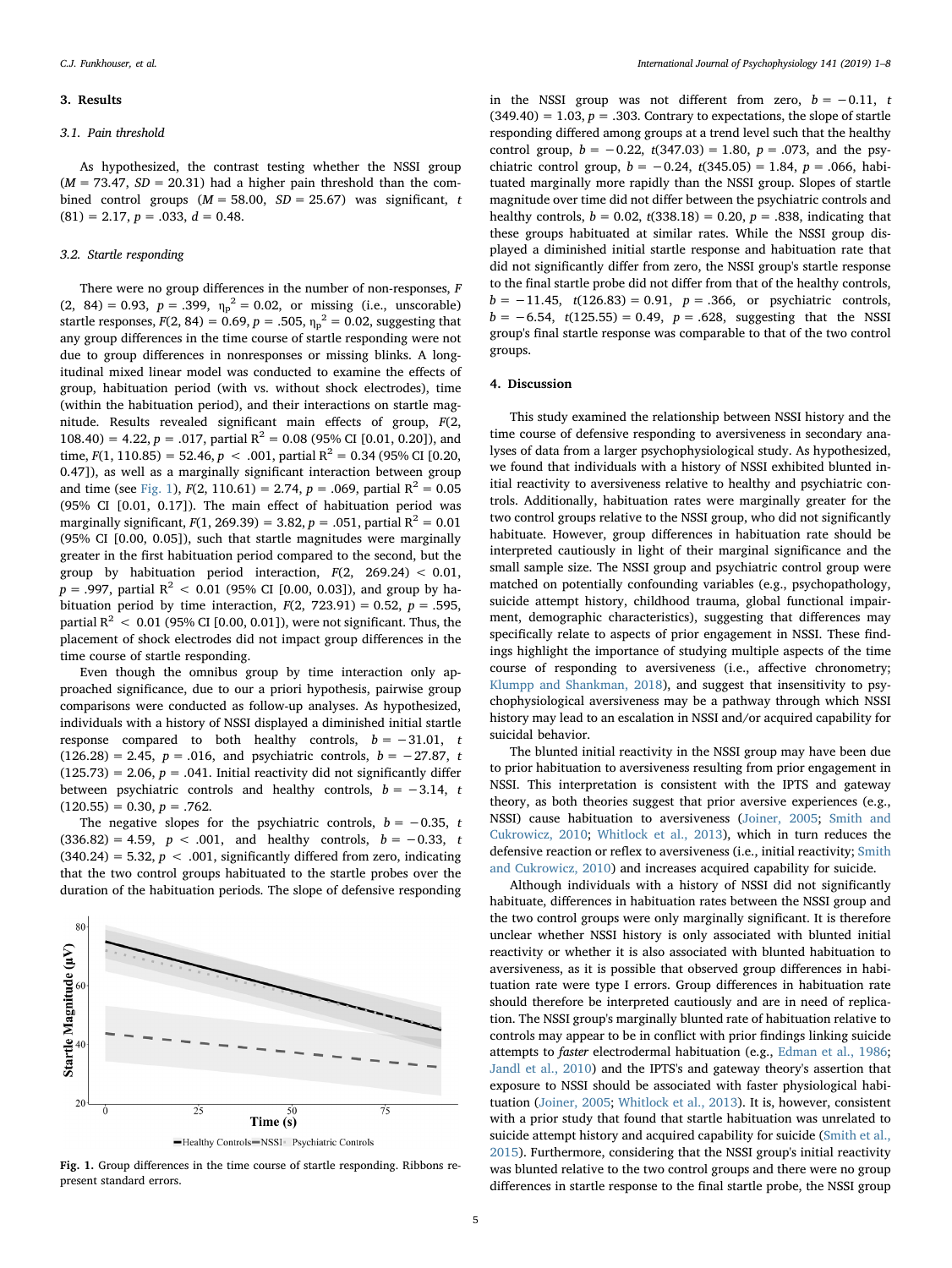may have habituated to aversiveness before the start of the habituation task. In other words, individuals with a history of NSSI may have had less "far to fall" in terms of startle reactivity due to their blunted initial reactivity. Taken together, these results may suggest that individuals who have habituated to the aversiveness of NSSI may increase the frequency and/or severity of NSSI method to produce the desired experience of pain, which in turn might increase acquired capability for suicide.

Although it is unclear which specific aspects of NSSI our habituation task approximated, these findings provide insight into the role of responding to psychophysiological aversiveness in NSSI. Future studies are needed, however, to disambiguate whether blunted initial reactivity and slower habituation are vulnerability markers that precede NSSI or are a consequence (i.e., "scar") of NSSI. It is possible that blunted initial reactivity and slower habituation to aversiveness may be a trait like factor that precedes and connotes risk for NSSI. Alternatively, abnormal responding to aversiveness may be a consequence of exposure to the physiological aversiveness of NSSI (i.e., prior habituation). In line with this idea, preliminary longitudinal data suggest that pain sensitivity does not normalize after NSSI reduction [\(Koenig et al., 2017\)](#page-6-48), but further longitudinal research is needed to elucidate the mechanistic role of responding to aversiveness in NSSI.

This study had several notable strengths. First, we examined the time course of responding to aversiveness, which allowed us to differentiate initial reactivity and habituation. Several studies examining the association between average startle response and NSSI have reported no relationship between the affectively modulated startle reflex and history of NSSI [\(Franklin et al., 2013b;](#page-6-49) [Glenn et al., 2011\)](#page-6-14). Our findings provide insight into the temporal dynamics of responding to aversiveness in individuals with a history of NSSI. Second, our examination of a transdiagnostic sample was important, as NSSI itself is transdiagnostic ([Nock et al., 2006\)](#page-6-5). Third, we included a psychiatric control group matched on potentially confounding variables (e.g., psychopathology, suicidality, childhood trauma, global functional impairment, demographics), which allowed us to show that blunted initial reactivity and slower habituation to aversiveness likely were not reflective of broader risk factors for suicide and may be specific to NSSI.

This study also had several limitations, the most notable of which relate to our utilization of data from a larger psychophysiological study that was not designed to examine differences in responding to aversiveness by NSSI history. First, our extracted groups (and the NSSI group in particular) were small, which likely decreased statistical power. Second, we used a single interview item to assess NSSI history. Single item assessments of NSSI, although commonly used, may yield lower estimates of NSSI prevalence than NSSI checklist measures ([Muehlenkamp et al., 2012\)](#page-6-50) and may have greater potential for false negatives (i.e., participants incorrectly reporting no history of NSSI) and false positives (i.e., participants incorrectly reporting a history of NSSI; [Ross and Heath, 2002\)](#page-6-51). However, the validity of our assessment of NSSI was supported by the fact that individuals with a history of NSSI exhibited a higher pain threshold compared to healthy controls and psychiatric controls, a finding that has been consistently reported in the NSSI literature ([Koenig et al., 2016](#page-6-23)). Third, we did not assess the frequency or method of NSSI or time since last NSSI episode. Although several studies have found no relationship between NSSI frequency and responding to aversiveness [\(Glenn et al., 2014;](#page-6-52) [Nock et al., 2006\)](#page-6-5), it is possible that these variables may have affected our findings. Fourth, as previously discussed, it is unclear which elements of the NSSI process are most closely approximated by our startle habituation paradigm. Although similar paradigms have been used in other studies examining psychophysiological mechanisms of self-harm behaviors [\(Smith et al.,](#page-7-6) [2015\)](#page-7-6), acoustic startle probes may lack ecological validity as aversive stimuli (i.e., startle probes may not be subjectively aversive for those with a history of NSSI). It is also possible that habituation to reflexive defensive responding (measured via startle) could involve different mechanisms than habituation to intentional self-injury or other types of

aversive stimuli. However, a variety of stimuli have been used as laboratory proxies for NSSI (e.g., heat pain, cold pain, shocks, imaginary scripts) and have yielded similar results (i.e., reduced physiological arousal or negative affect after the NSSI proxy; [Franklin et al., 2010](#page-6-53); [Franklin et al., 2013b](#page-6-49); [Haines et al., 1995](#page-6-54); [Schmahl et al., 2006](#page-6-55)). Fifth, the omnibus group by time interaction and effect of group on pain threshold only approached statistical significance and thus follow up analyses examining specific group comparisons must be interpreted cautiously. Sixth, our extracted sample was entirely female. Although our findings indicate that insensitivity to aversiveness may be a mechanism through which NSSI leads to increased risk for suicidal behavior, there may be separate mechanisms for males.

# 4.1. Conclusions

In summary, our findings suggest that NSSI history is associated with insensitivity to aversiveness as indicated by blunted initial reactivity to aversiveness. The NSSI group's blunted initial defensive reactivity relative to both healthy controls and psychiatric controls indicates that the NSSI group's reduced initial response was not due to broader risk factors for NSSI or suicide and may have been specifically associated with aspects of prior NSSI exposure such as prior habituation to the psychophysiological aversiveness of NSSI. Blunted initial defensive reactivity in individuals with a history of NSSI may be a mechanism through which NSSI exposure leads to an escalation in NSSI (e.g., increased frequency or severity of NSSI method) and/or increased risk for suicidal behavior.

# Acknowledgements and funding sources

This work was supported by a grant from the National Institute of Mental Health (R01MH098093 [PI: Shankman]). Other support for this work was provided by the University of Illinois at Chicago (UIC) Center for Clinical and Translational Science (CCTS) award number UL1RR029879 from the National Center for Research Resources.

#### References

- <span id="page-5-7"></span>[American Psychiatric Association, 1994. Diagnostic and Statistical Manual of Mental](http://refhub.elsevier.com/S0167-8760(18)31048-1/rf0005) [Disorders: DSM-IV, 4th ed. American Psychiatric Association, Washington, DC](http://refhub.elsevier.com/S0167-8760(18)31048-1/rf0005).
- <span id="page-5-3"></span>Andover, M.S., Gibb, B.E., 2010. Non-suicidal self-injury, attempted suicide, and suicidal intent among psychiatric inpatients. Psychiatry Res. 178 (1), 101–105. [https://doi.](https://doi.org/10.1016/j.psychres.2010.03.019) [org/10.1016/j.psychres.2010.03.019.](https://doi.org/10.1016/j.psychres.2010.03.019)
- <span id="page-5-5"></span>Andover, M.S., Primack, J.M., Gibb, B.E., Pepper, C.M., 2010. An examination of nonsuicidal self-injury in men: do men differ from women in basic NSSI characteristics? Archives of Suicide Research 14 (1), 79–88. [https://doi.org/10.1080/](https://doi.org/10.1080/13811110903479086) [13811110903479086.](https://doi.org/10.1080/13811110903479086)
- <span id="page-5-0"></span>Asarnow, J.R., Porta, G., Spirito, A., Emslie, G., Clarke, G., Wagner, K.D., Vitiello, B., Keller, M., Birmaher, B., McCracken, J., Mayes, T., Berk, M., Brent, D.A., 2011. Suicide attempts and nonsuicidal self-injury in the treatment of resistant depression in adolescents: findings from the TORDIA study. J. Am. Acad. Child Adolesc. Psychiatry 50 (8), 772–781. [https://doi.org/10.1016/j.jaac.2011.04.003.](https://doi.org/10.1016/j.jaac.2011.04.003)
- <span id="page-5-6"></span>Ballard, E.D., Ionescu, D.F., Vande Voort, J.L., Niciu, M.J., Richards, E.M., Luckenbaugh, D.A., Zarate, C.A., 2014. Improvement in suicidal ideation after ketamine infusion: relationship to reductions in depression and anxiety. J. Psychiatr. Res. 58, 161–166. [https://doi.org/10.1016/j.jpsychires.2014.07.027.](https://doi.org/10.1016/j.jpsychires.2014.07.027)
- <span id="page-5-1"></span>Banks, S.J., Eddy, K.T., Angstadt, M., Nathan, P.J., Phan, K.L., 2007. Amygdala–frontal connectivity during emotion regulation. Soc. Cogn. Affect. Neurosci. 2 (4), 303–312. <https://doi.org/10.1093/scan/nsm029>.
- <span id="page-5-10"></span>Bates, D., Maechler, M., Bolker, B., Walker, S., 2015. Fitting linear mixed-effects models using lme4. J. Stat. Softw. 67 (1), 1–48. <https://doi.org/10.18637/jss.v067.i01>.
- <span id="page-5-8"></span>Bernstein, D. P., Stein, J. A., Newcomb, M. D., Walker, E., Pogge, D., Ahluvalia, T., … Zule, W. (2003). Development and validation of a brief screening version of the Childhood Trauma Questionnaire. Child Abuse Negl., 27(2), 169–190. [https://doi.](https://doi.org/10.1016/S0145-2134) [org/10.1016/S0145-2134\(](https://doi.org/10.1016/S0145-2134)02)00541-0.
- <span id="page-5-4"></span>Blanch, A., Balada, F., Aluja, A., 2014. Habituation in acoustic startle reflex: individual differences in personality. Int. J. Psychophysiol. 91 (3), 232–239. [https://doi.org/10.](https://doi.org/10.1016/j.ijpsycho.2014.01.001) [1016/j.ijpsycho.2014.01.001.](https://doi.org/10.1016/j.ijpsycho.2014.01.001)
- <span id="page-5-9"></span>Blumenthal, T.D., Cuthbert, B.N., Filion, D.L., Hackley, S., Lipp, O.V., van Boxtel, A., 2005. Committee report: guidelines for human startle eyeblink electromyographic studies. Psychophysiology 42, 1–15. [https://doi.org/10.1111/j.1469-8986.2005.](https://doi.org/10.1111/j.1469-8986.2005.00271.x) [00271.x.](https://doi.org/10.1111/j.1469-8986.2005.00271.x)
- <span id="page-5-2"></span>Brackman, E.H., Morris, B.W., Andover, M.S., 2016. Predicting risk for suicide: a preliminary examination of non-suicidal self-injury and the acquired capability construct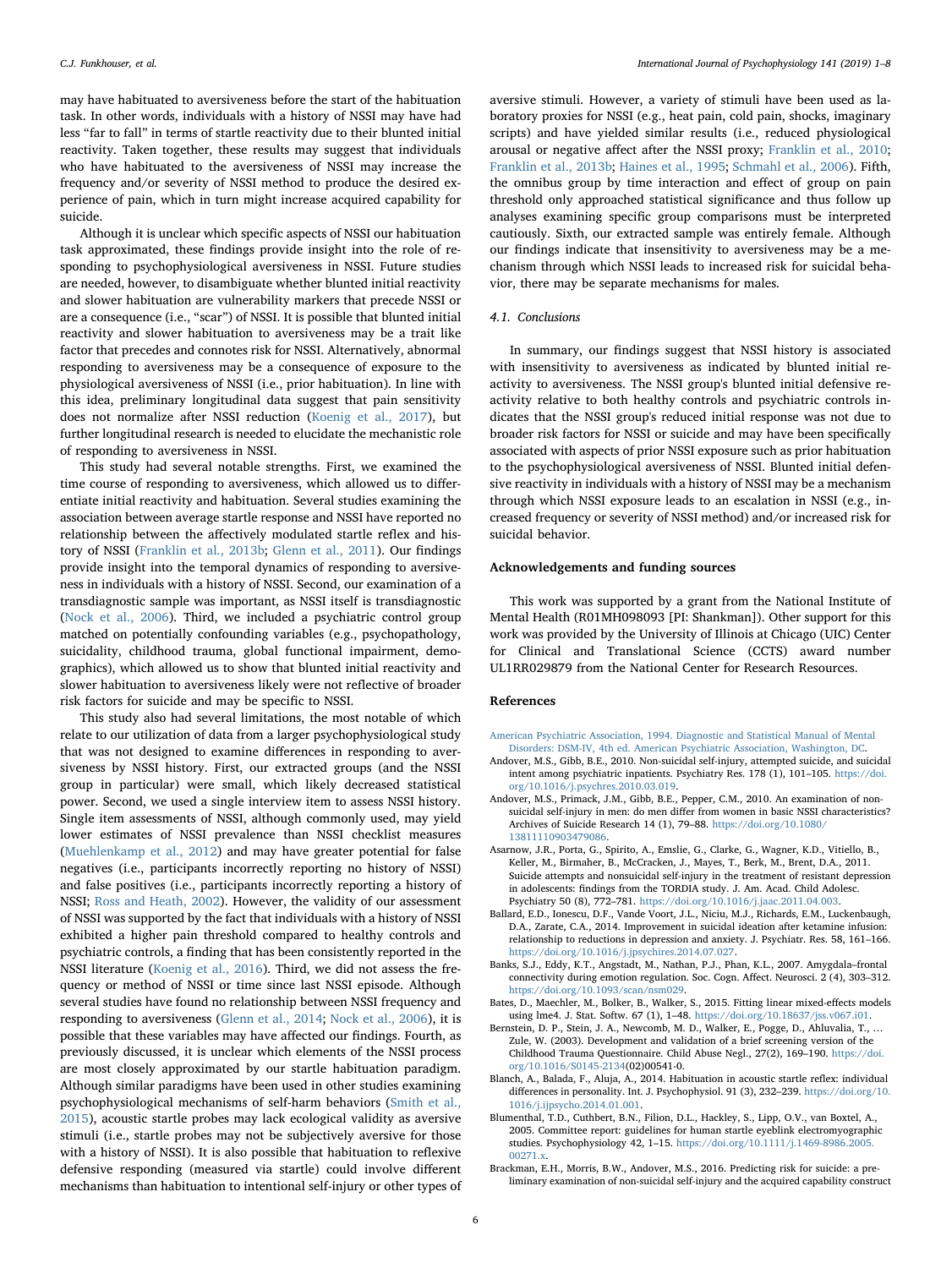C.J. Funkhouser, et al. *International Journal of Psychophysiology 141 (2019) 1–8*

in a college sample. Archives of suicide research 20 (4), 663–676. [https://doi.org/10.](https://doi.org/10.1111/j.1469-8986.2005.00271.x) [1111/j.1469-8986.2005.00271.x](https://doi.org/10.1111/j.1469-8986.2005.00271.x).

- <span id="page-6-30"></span>Bresin, K., Schoenleber, M., 2015. Gender differences in the prevalence of nonsuicidal self-injury: a meta-analysis. Clin. Psychol. Rev. 38, 55–64. [https://doi.org/10.1016/](https://doi.org/10.1016/J.CPR.2015.02.009) [J.CPR.2015.02.009.](https://doi.org/10.1016/J.CPR.2015.02.009)
- <span id="page-6-22"></span>Campbell, M.L., Gorka, S.M., McGowan, S.K., Nelson, B.D., Sarapas, C., Katz, A.C., Robison-Andrew, E.J., Shankman, S.A., 2013. Does anxiety sensitivity correlate with startle habituation? An examination in two independent samples. Cognit. Emot. 28 (1), 46–58. <https://doi.org/10.1080/02699931.2013.799062>.
- <span id="page-6-26"></span>Caspi, A., Houts, R.M., Belsky, D.W., Goldman-Mellor, S.J., Harrington, H., Israel, S., ... Moffitt, T.E., 2014. The p factor: one general psychopathology factor in the structure of psychiatric disorders? Clin. Psychol. Sci. 2 (2), 119–137. [https://doi.org/10.1177/](https://doi.org/10.1177/2167702613497473) [2167702613497473.](https://doi.org/10.1177/2167702613497473)
- <span id="page-6-25"></span>Crawford, J., Cayley, C., Lovibond, P.F., Wilson, P.H., Hartley, C., 2011. Percentile norms and accompanying interval estimates from an Australian general adult population sample for self-report mood scales (BAI, BDI, CRSD, CES-D, DASS, DASS-21, STAI-X, STAI-Y, SRDS, and SRAS). Aust. Psychol. 46 (1), 3–14. [https://doi.org/10.1111/j.](https://doi.org/10.1111/j.1742-9544.2010.00003.x) [1742-9544.2010.00003.x](https://doi.org/10.1111/j.1742-9544.2010.00003.x).
- <span id="page-6-9"></span>Edman, G., Åsberg, M., Levander, S., Schalling, D., 1986. Skin conductance habituation and cerebrospinal fluid 5‑hydroxyindoleacetic acid in suicidal patients. Arch. Gen. Psychiatry 43 (6), 586–592. [https://doi.org/10.1001/archpsyc.1986.](https://doi.org/10.1001/archpsyc.1986.01800060080010) [01800060080010.](https://doi.org/10.1001/archpsyc.1986.01800060080010)
- <span id="page-6-38"></span>First, M., Williams, J., Karg, R., & Spitzer, R. (2015). Structured Clinical Interview for DSM-5: Research Version (SCID-5 for DSM-5, Research Version; SCID-5-RV).
- <span id="page-6-16"></span>Fleischmann, A., Bertolote, J.M., Belfer, M., Beautrais, A., 2005. Completed suicide and psychiatric diagnoses in young people: a critical examination of the evidence. Am. J. Orthopsychiatry 75 (4), 676–683. <https://doi.org/10.1037/0002-9432.75.4.676>.
- <span id="page-6-34"></span>Fournier, J.C., DeRubeis, R.J., Hollon, S.D., Dimidjian, S., Amsterdam, J.D., Shelton, R.C., Fawcett, J., 2010. Antidepressant drug effects and depression severity: a patient-level meta-analysis. J. Am. Med. Assoc. 303 (1), 47–53. [https://doi.org/10.1001/jama.](https://doi.org/10.1001/jama.2009.1943) [2009.1943](https://doi.org/10.1001/jama.2009.1943).
- <span id="page-6-53"></span>Franklin, J.C., Hessel, E.T., Aaron, R.V., Arthur, M.S., Heibron, N., Prinstein, M.J., 2010. The functions of nonsuicidal self-injury: support for cognitive-affective regulation and opponent processes from a novel psychophysiological paradigm. J. Abnorm. Psychol. 119 (4), 850–862. <https://doi.org/10.1037/a0020896>.
- <span id="page-6-43"></span>Franklin, J.C., Lee, K.M., Hanna, E.K., Prinstein, M.J., 2013a. Feeling worse to feel better: pain-offset relief simultaneously stimulates positive affect and reduces negative affect. Psychol. Sci. 24 (4), 521–529. [https://doi.org/10.1177/0956797612458805.](https://doi.org/10.1177/0956797612458805)
- <span id="page-6-49"></span>Franklin, J.C., Puzia, M.E., Lee, K.M., Lee, G.E., Hanna, E.K., Spring, V.L., Prinstein, M.J., 2013b. The nature of pain offset relief in nonsuicidal self-injury: a laboratory study. Clin. Psychol. Sci. 1 (2), 110–119. <https://doi.org/10.1177/2167702612474440>.
- <span id="page-6-32"></span>Glassman, L.H., Weierich, M.R., Hooley, J.M., Deliberto, T.L., Nock, M.K., 2007. Child maltreatment, non-suicidal self-injury, and the mediating role of self-criticism. Behav. Res. Ther. 45 (10), 2483–2490. [https://doi.org/10.1016/j.brat.2007.04.002.](https://doi.org/10.1016/j.brat.2007.04.002)
- <span id="page-6-36"></span>Glenn, C.R., Klonsky, E.D., 2013. Nonsuicidal self-injury disorder: an empirical investigation in adolescent psychiatric patients. Journal of Clinical Child and Adolescent Psychology 42 (4), 496–507. [https://doi.org/10.1080/15374416.2013.](https://doi.org/10.1080/15374416.2013.794699) [794699](https://doi.org/10.1080/15374416.2013.794699).
- <span id="page-6-14"></span>Glenn, C.R., Blumenthal, T.D., Klonsky, E.D., Hajcak, G., 2011. Emotional reactivity in nonsuicidal self-injury: divergence between self-report and startle measures. Int. J.
- <span id="page-6-52"></span>Psychophysiol. 80 (2), 166–170. <https://doi.org/10.1016/j.ijpsycho.2011.02.016>. Glenn, J.J., Michel, B.D., Franklin, J.C., Hooley, J.M., Nock, M.K., 2014. Pain analgesia among adolescent self-injurers. Psychiatry Res. 220 (3), 921–926. [https://doi.org/10.](https://doi.org/10.1016/j.psychres.2014.08.016) [1016/j.psychres.2014.08.016.](https://doi.org/10.1016/j.psychres.2014.08.016)
- <span id="page-6-39"></span>Goldman, H.H., Skodol, A.E., Lave, T.R., 1992. Revising axis V for DSM-IV: a review of measures of social functioning. Am. J. Psychiatr. 149 (9), 1148–1156. [https://doi.](https://doi.org/10.1176/ajp.149.9.1148) [org/10.1176/ajp.149.9.1148](https://doi.org/10.1176/ajp.149.9.1148).
- <span id="page-6-40"></span>Gorka, S.M., Nelson, B.D., Shankman, S.A., 2013. Startle response to unpredictable threat in comorbid panic disorder and alcohol dependence. Drug Alcohol Depend. 132 (1–2), 216–222. [https://doi.org/10.1016/j.drugalcdep.2013.02.003.](https://doi.org/10.1016/j.drugalcdep.2013.02.003)
- <span id="page-6-31"></span>Gorka, S.M., Liu, H., Sarapas, C., Shankman, S.A., 2015. Time course of threat responding in panic disorder and depression. Int. J. Psychophysiol. 98 (1), 87–94. [https://doi.](https://doi.org/10.1016/j.ijpsycho.2015.07.005) [org/10.1016/j.ijpsycho.2015.07.005](https://doi.org/10.1016/j.ijpsycho.2015.07.005).
- <span id="page-6-20"></span>Gorka, S.M., Hee, D., Lieberman, L., Mittal, V.A., Phan, K.L., Shankman, S.A., 2016. Reactivity to uncertain threat as a familial vulnerability factor for alcohol use disorder. Psychol. Med. 46 (16), 3349–3358. [https://doi.org/10.1017/](https://doi.org/10.1017/S0033291716002415) [S0033291716002415](https://doi.org/10.1017/S0033291716002415).
- <span id="page-6-6"></span>Guan, K., Fox, K.R., Prinstein, M.J., 2012. Nonsuicidal self-injury as a time-invariant predictor of adolescent suicide ideation and attempts in a diverse community sample. J. Consult. Clin. Psychol. 80 (5), 842–849. <https://doi.org/10.1037/a0029429>.
- <span id="page-6-54"></span>Haines, J., Williams, C. L., Brain, K. L., & Wilson, G. V. (1995). The psychophysiology of self-mutilation. J. Abnorm. Psychol., 104, 471–489.
- <span id="page-6-17"></span>Hamza, C.A., Stewart, S.L., Willoughby, T., 2012. Examining the link between nonsuicidal self-injury and suicidal behavior: a review of the literature and an integrated model. Clin. Psychol. Rev. 32 (6), 482–495. <https://doi.org/10.1016/J.CPR.2012.05.003>.
- <span id="page-6-2"></span>Jacobson, C.M., Gould, M., 2007. The epidemiology and phenomenology of non-suicidal self-injurious behavior among adolescents: a critical review of the literature. Archives of Suicide Research 11 (2), 129–147. [https://doi.org/10.1080/13811110701247602.](https://doi.org/10.1080/13811110701247602)
- <span id="page-6-47"></span>Jaeger, B., 2017. r2glmm: Computes R Squared for Mixed (Multilevel) Models. R Package Version 0.1.2. [https://CRAN.R-project.org/package=r2glmm.](https://CRAN.R-project.org/package=r2glmm)
- <span id="page-6-10"></span>Jandl, M., Steyer, J., Kaschka, W.P., 2010. Suicide risk markers in major depressive disorder: a study of electrodermal activity and event-related potentials. J. Affect. Disord. 123 (1–3), 138–149. [https://doi.org/10.1016/J.JAD.2009.09.011.](https://doi.org/10.1016/J.JAD.2009.09.011)
- <span id="page-6-33"></span><span id="page-6-8"></span>[Joiner, T.E., 2005. Why People Die by Suicide. Harvard University Press, Cambridge, MA.](http://refhub.elsevier.com/S0167-8760(18)31048-1/rf0175) Jovanovic, T., Ressler, K.J., 2010. How the neurocircuitry and genetics of fear inhibition may inform our understanding of PTSD. Am. J. Psychiatr. 167 (6), 648–662. [https://](https://doi.org/10.1176/appi.ajp.2009.09071074)

[doi.org/10.1176/appi.ajp.2009.09071074.](https://doi.org/10.1176/appi.ajp.2009.09071074)

- <span id="page-6-11"></span>Keller, F., Wolfersdorf, M., Straub, R., Hole, G., 1991. Suicidal behaviour and electrodermal activity in depressive inpatients. Acta Psychiatr. Scand. 83 (5), 324–328. <https://doi.org/10.1111/j.1600-0447.1991.tb05549.x>.
- <span id="page-6-3"></span>Klonsky, E.D., 2007. The functions of deliberate self-injury: a review of the evidence. Clin. Psychol. Rev. 27 (2), 226–239. [https://doi.org/10.1016/j.cpr.2006.08.002.](https://doi.org/10.1016/j.cpr.2006.08.002)
- <span id="page-6-1"></span>Klonsky, E.D., 2011. Non-suicidal self-injury in United States adults: prevalence, sociodemographics, topography, and functions. Psychol. Med. 41, 1981–1986. [https://doi.](https://doi.org/10.1017/S0033291710002497) [org/10.1017/S0033291710002497](https://doi.org/10.1017/S0033291710002497).
- <span id="page-6-12"></span>Klumpp, H., Shankman, S.A., 2018. Using event-related potentials and startle to evaluate time course in anxiety and depression. Biological Psychiatry: Cognitive Neuroscience and Neuroimaging 3, 10–18. <https://doi.org/10.1016/j.bpsc.2017.09.004>.
- <span id="page-6-23"></span>Koenig, J., Thayer, J.F., Kaess, M., 2016. A meta-analysis on pain sensitivity in self-injury. Psychol. Med. 46 (8), 1597–1612. <https://doi.org/10.1017/S0033291716000301>.
- <span id="page-6-48"></span>Koenig, J., Rinnewitz, L., Niederbäumer, M., Strozyk, T., Parzer, P., Resch, F., Kaess, M., 2017. Longitudinal development of pain sensitivity in adolescent non-suicidal selfinjury. J. Psychiatr. Res. 89, 81–84. [https://doi.org/10.1016/j.jpsychires.2017.02.](https://doi.org/10.1016/j.jpsychires.2017.02.001) [001](https://doi.org/10.1016/j.jpsychires.2017.02.001).
- <span id="page-6-27"></span>Kotov, R., Chang, S.-W., Fochtmann, L.J., Mojtabai, R., Carlson, G.A., Sedler, M.J., Bromet, E.J., 2011. Schizophrenia in the internalizing-externalizing framework: a third dimension? Schizophr. Bull. 37 (6), 1168–1178. [https://doi.org/10.1093/](https://doi.org/10.1093/schbul/sbq024) [schbul/sbq024](https://doi.org/10.1093/schbul/sbq024).

<span id="page-6-28"></span>Krueger, R.F., Caspi, A., Moffitt, T.E., Silva, P.A., 1998. The structure and stability of common mental disorders (DSM-III-R): a longitudinal-epidemiological study. J. Abnorm. Psychol. 107 (2), 216–227. [https://doi.org/10.1037/0021-843X.107.2.216.](https://doi.org/10.1037/0021-843X.107.2.216)

- <span id="page-6-46"></span>Kuznetsova, A., Brockhoff, P.B., Christensen, R.H.B., 2017. lmerTest package: tests in linear mixed effects models. J. Stat. Softw. 82 (13), 1–26. [https://doi.org/10.18637/](https://doi.org/10.18637/jss.v082.i13) [jss.v082.i13](https://doi.org/10.18637/jss.v082.i13).
- <span id="page-6-18"></span>[Lang, P.J., 1995. The emotion probe: studies of motivation and attention. Am. Psychol. 50](http://refhub.elsevier.com/S0167-8760(18)31048-1/rf0235) [\(5\), 372](http://refhub.elsevier.com/S0167-8760(18)31048-1/rf0235)–385.
- <span id="page-6-24"></span>[Lovibond, S., Lovibond, P., 1995. Manual for the Depression Anxiety Stress Scales. The](http://refhub.elsevier.com/S0167-8760(18)31048-1/rf0240) [Psychology Foundation of Australia, Inc, Sydney, Australia](http://refhub.elsevier.com/S0167-8760(18)31048-1/rf0240).
- <span id="page-6-44"></span>Luke, S.G., 2017. Evaluating significance in linear mixed-effects models in R. Behav. Res. Methods 49 (4), 1494–1502. <https://doi.org/10.3758/s13428-016-0809-y>.
- <span id="page-6-29"></span>Markon, K.E., 2010. Modeling psychopathology structure: a symptom-level analysis of axis I and II disorders. Psychol. Med. 40 (2), 273. [https://doi.org/10.1017/](https://doi.org/10.1017/S0033291709990183) [S0033291709990183](https://doi.org/10.1017/S0033291709990183).
- <span id="page-6-19"></span>Miller, G.A., Chapman, J.P., 2001. Misunderstanding analysis of covariance. J. Abnorm. Psychol. 110 (1), 40–48. [https://doi.org/10.1037/0021-843X.110.1.40.](https://doi.org/10.1037/0021-843X.110.1.40)
- <span id="page-6-21"></span>Miller, M.W., Curtin, J.J., Patrick, C.J., 1999. A startle-probe methodology for investigating the effects of active avoidance on negative emotional reactivity. Biol. Psychol. 50 (3), 235–257. [https://doi.org/10.1016/S0301-0511\(99\)00011-3.](https://doi.org/10.1016/S0301-0511(99)00011-3)
- <span id="page-6-37"></span>Muehlenkamp, J.J., Gutierrez, P.M., 2007. Risk for suicide attempts among adolescents who engage in non-suicidal self-injury. Archives of Suicide Research 11 (1), 69–82. <https://doi.org/10.1080/13811110600992902>.
- <span id="page-6-50"></span>Muehlenkamp, J.J., Claes, L., Havertape, L., Plener, P.L., 2012. International prevalence of adolescent non-suicidal self-injury and deliberate self-harm. Child Adolesc. Psychiatry Ment. Health 6 (10). <https://doi.org/10.1186/1753-2000-6-10>.
- <span id="page-6-0"></span>Nock, M.K., 2009. Why do people hurt themselves? New insights into the nature and functions of self-injury. Curr. Dir. Psychol. Sci. 18 (2), 78–83. [https://doi.org/10.](https://doi.org/10.1111/j.1467-8721.2009.01613.x) [1111/j.1467-8721.2009.01613.x](https://doi.org/10.1111/j.1467-8721.2009.01613.x).
- <span id="page-6-4"></span>Nock, M.K., Prinstein, M.J., 2004. A functional approach to the assessment of self-mutilative behavior. J. Consult. Clin. Psychol. 72 (5), 885–890. [https://doi.org/10.1037/](https://doi.org/10.1037/0022-006X.72.5.885) [0022-006X.72.5.885.](https://doi.org/10.1037/0022-006X.72.5.885)
- <span id="page-6-15"></span>Nock, M.K., Mendes, W.B., 2008. Physiological arousal, distress tolerance, and social problem-solving deficits among adolescent self-injurers. J. Consult. Clin. Psychol. 76 (1), 28–38. [https://doi.org/10.1037/0022-006X.76.1.28.](https://doi.org/10.1037/0022-006X.76.1.28)
- <span id="page-6-5"></span>Nock, M.K., Joiner, T.E., Gordon, K.H., Lloyd-Richardson, E., Prinstein, M.J., 2006. Nonsuicidal self-injury among adolescents: diagnostic correlates and relation to suicide attempts. Psychiatry Res. 144 (1), 65–72. [https://doi.org/10.1016/j.psychres.2006.](https://doi.org/10.1016/j.psychres.2006.05.010) [05.010](https://doi.org/10.1016/j.psychres.2006.05.010).
- <span id="page-6-13"></span>Phan, K.L., Fitzgerald, D.A., Nathan, P.J., Moore, G.J., Uhde, T.W., Tancer, M.E., 2005. Neural substrates for voluntary suppression of negative affect: a functional magnetic resonance imaging study. Biol. Psychiatry 57 (3), 210–219. [https://doi.org/10.1016/](https://doi.org/10.1016/j.biopsych.2004.10.030) [j.biopsych.2004.10.030.](https://doi.org/10.1016/j.biopsych.2004.10.030)
- <span id="page-6-7"></span>Prinstein, M.J., Nock, M.K., Simon, V., Aikins, J.W., Cheah, C.S.L., Spirito, A., 2008. Longitudinal trajectories and predictors of adolescent suicidal ideation and attempts following inpatient hospitalization. J. Consult. Clin. Psychol. 76 (1), 92–103. [https://](https://doi.org/10.1037/0022-006X.76.1.92) [doi.org/10.1037/0022-006X.76.1.92.](https://doi.org/10.1037/0022-006X.76.1.92)
- <span id="page-6-45"></span>R Core Team, 2017. R: A Language and Environment for Statistical Computing. R
- <span id="page-6-35"></span>Foundation for Statistical Computing, Vienna, Austria. [https://www.R-project.org/.](https://www.R-project.org/) Rodríguez-Fornells, A., Riba, J., Gironell, A., Kulisevsky, J., Barbanoj, M.J., 1999. Effects of alprazolam on the acoustic startle response in humans. Psychopharmacology 143 (3), 280–285. [https://doi.org/10.1007/s002130050948.](https://doi.org/10.1007/s002130050948)
- <span id="page-6-42"></span>Rollman, G.B., Harris, G., 1987. The detectability, discriminability, and perceived magnitude of painful electrical shock. Percept. Psychophys. 42 (3), 257–268. [https://doi.](https://doi.org/10.3758/BF03203077) [org/10.3758/BF03203077](https://doi.org/10.3758/BF03203077).
- <span id="page-6-51"></span>Ross, S., Heath, N., 2002. A study of the frequency of self-mutilation in a community sample of adolescents. Journal of Youth and Adolescence 31 (1), 6777. [https://doi.](https://doi.org/10.1023/A:1014089117419) [org/10.1023/A:1014089117419](https://doi.org/10.1023/A:1014089117419).
- <span id="page-6-55"></span>Schmahl, C., Bohus, M., Esposito, F., Rolf-Detlef, T., Di Salle, F., Greffrath, W., Ludaescher, A., ... Seifritz, E., 2006. Neural correlates of antinociception in borderline personality disorder. Arch. Gen. Psychiatry 63, 659–667. [https://doi.org/10.1001/](https://doi.org/10.1001/archpsyc.63.6.659) [archpsyc.63.6.659](https://doi.org/10.1001/archpsyc.63.6.659).
- <span id="page-6-41"></span>Shankman, S.A., Nelson, B.D., Sarapas, C., Robison-Andrew, E.J., Campbell, M.L., Altman, S.E., Gorka, S.M., 2013. A psychophysiological investigation of threat and reward